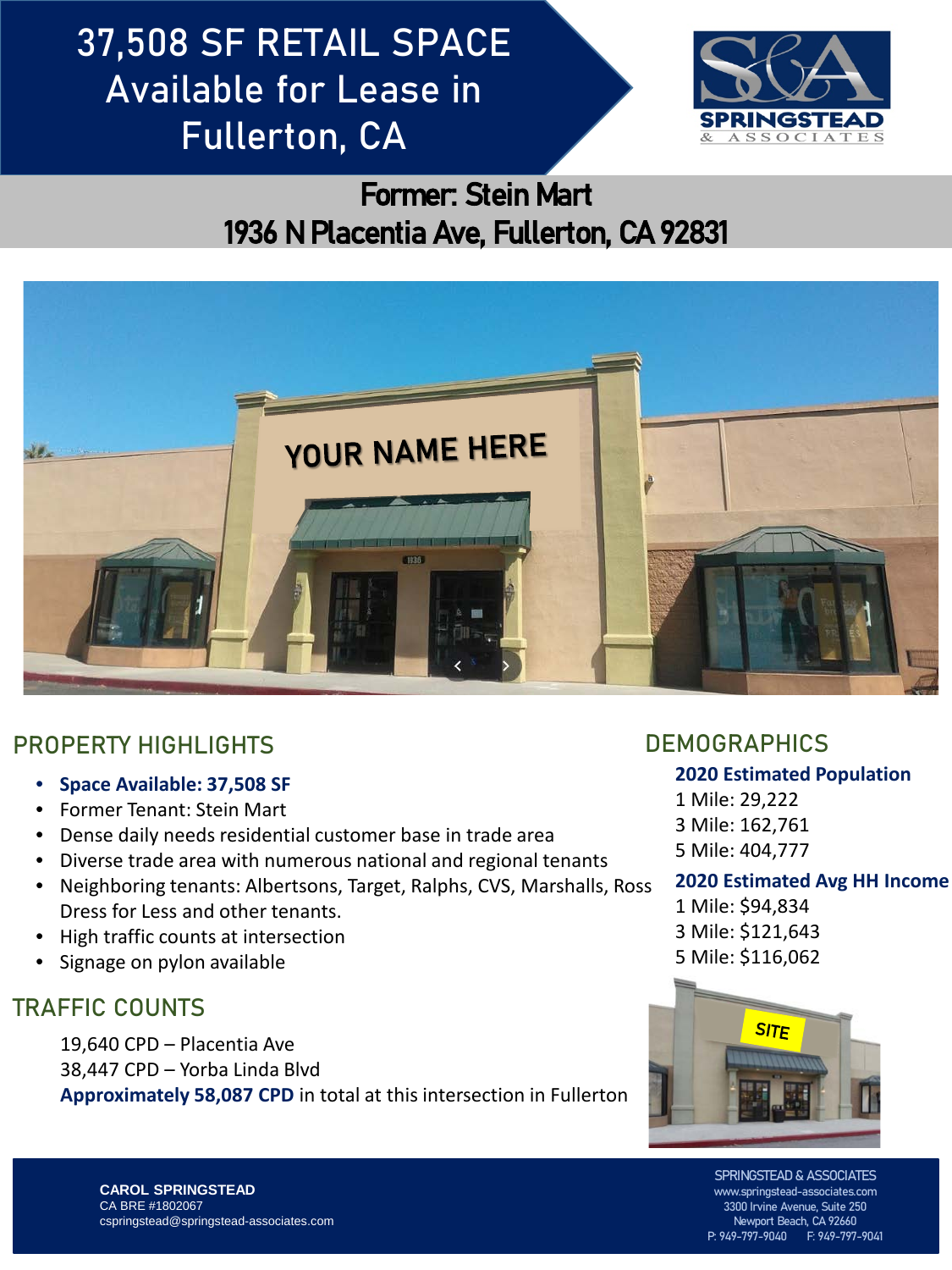# 37,508 SF RETAIL SPACE Available for Lease in Fullerton, CA



### Former: Stein Mart 1936 N Placentia Ave, Fullerton, CA 92831





**CAROL SPRINGSTEAD** CA BRE #1802067 cspringstead@springstead-associates.com

SPRINGSTEAD & ASSOCIATES www.springstead-associates.com 3300 Irvine Avenue, Suite 250 Newport Beach, CA 92660 P: 949-797-9040